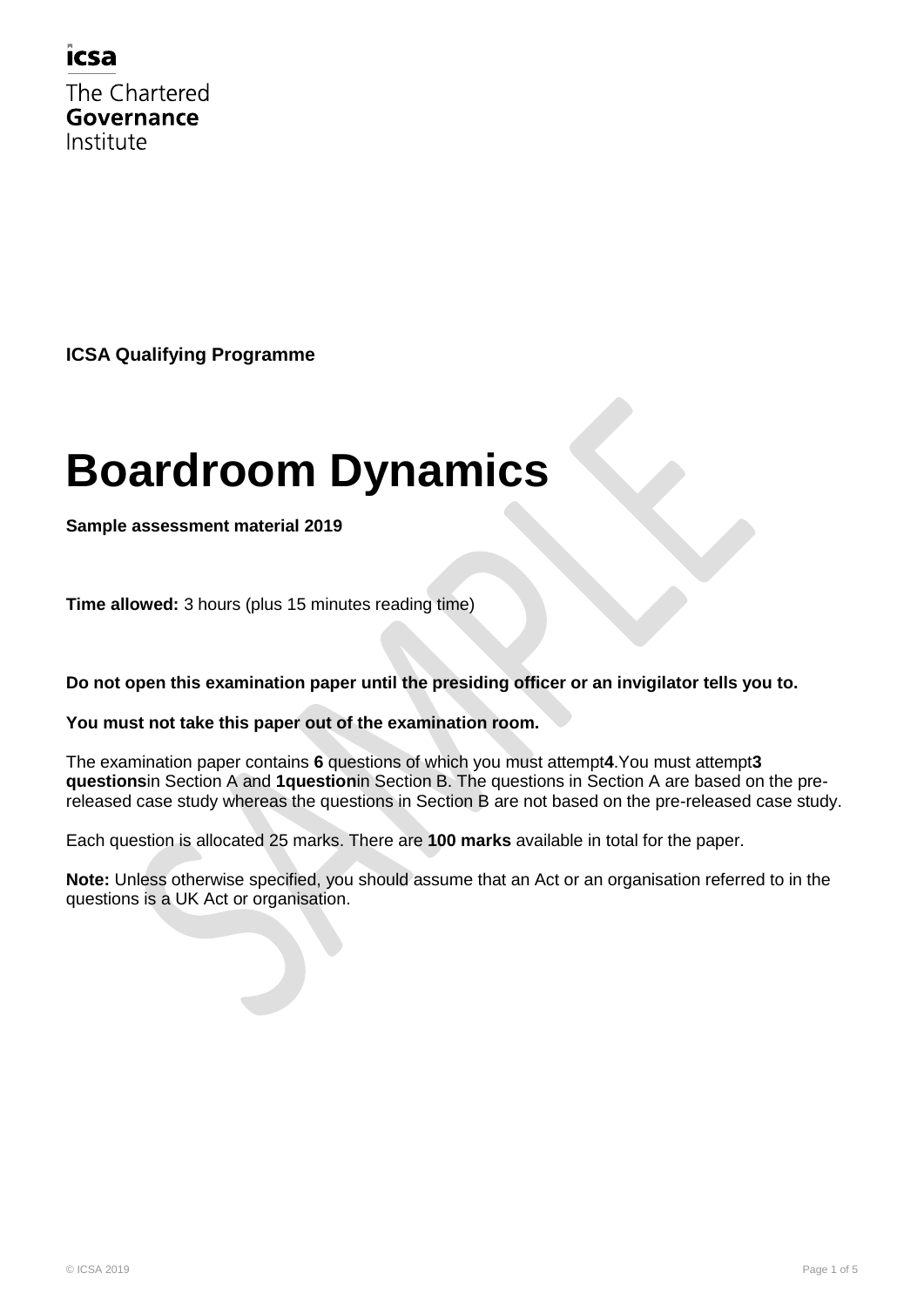# **Case study**

#### **992 Limited**

992 Limited (992) is a UK company limited by shares. It employs around 500 staff and has a turnover of £158million. 992 designs and manufactures seat coverings and has operated for 20 years. Its current structure is the result of several mergers and acquisitions over a short timeframe, and as a consequence there is an unusual mixture of directors on the 992 Board. This mixture has created a divided Board with plenty of tensions, but the highly-skilled workforce is loyal and long-serving. 992 aims to comply with the UK Corporate Governance Code.

992 has been in the hands of private equity owners for almost two years and is being prepared for sale. The market in which it operates is volatile and whilst 992 has previously focused on providing seat coverings for the luxury car market, it is now looking to expand into aviation and yachting. One of 992"s most valuable assets is its design division, which is currently developing a new seat covering, "enviropoz", which is sourced from natural fibres with very low environmental impact.

The company needs to move into new markets, but the timing of this has not been agreed and in particular whether this should be before or after any sale.

The main members of the Board are:

The Non-executive Chair, Mike Cromar, who is a director with a portfolio of non-executive director (NED) roles. He was appointed by the private equity owners when they bought the company and his main attribute is that he is eager to please and does not like confrontation. The Board has not been evaluated in recent memory, and the owners have let Mike know that this is perfectly acceptable as they conduct all necessary evaluation on a rolling basis.

The CEO is Sarah Willioms, a retail specialist who until recently worked in the automotive sector. She is considered to be a future leader of bigger organisations and is highly regarded in the sector. She does not have much respect for Mike but knows that he may not be in the role for much longer. Sarah is supportive of the company and is very keen to become Mike's successor. The private equity owners have told her they see the advantage of this plan (especially in the lead up to sale) and intend to appoint Sarah in the next month, removing Mike. It is likely that Sarah will become the Executive Chair of 992.

The CFO is Andy Jett, who has been in the company for all of its 20 years, having arrived as an apprentice accountant. He is passionate about 992 and its employees and wants to be in the company for life.

Of the remaining four NEDs, two are long-serving: John Jonson and Leoni Watson. They are firm friends and resent the presence of the private equity owners. They tend to always side with each other in terms of Board voting. John specialises in HR issues and Leoni is a corporate lawyer. They have been on the Board for 12 and 17 years respectively.

The other two NEDs are Marcus Pink and Sven Allae, both appointed by the private equity owners. Marcus is a forensic accountant who tends to concentrate on increasing efficiencies in companies, and Sven is a technology specialist. Both display little interest in their broader responsibilities as directors they believe they are on the Board solely to carry out the wishes of the owners.

Mike, Marcus and Sven, together with the two executives, Sarah and Andy, are well paid and have received strong bonus payments and above average pay rises.

The two other NEDs, John and Leoni, are paid a modest directors" fee which has not been reviewed for five years. They believe that they are only tolerated by the owners because they are a good advertisement for 992 and are popular with the workforce and trade unions alike.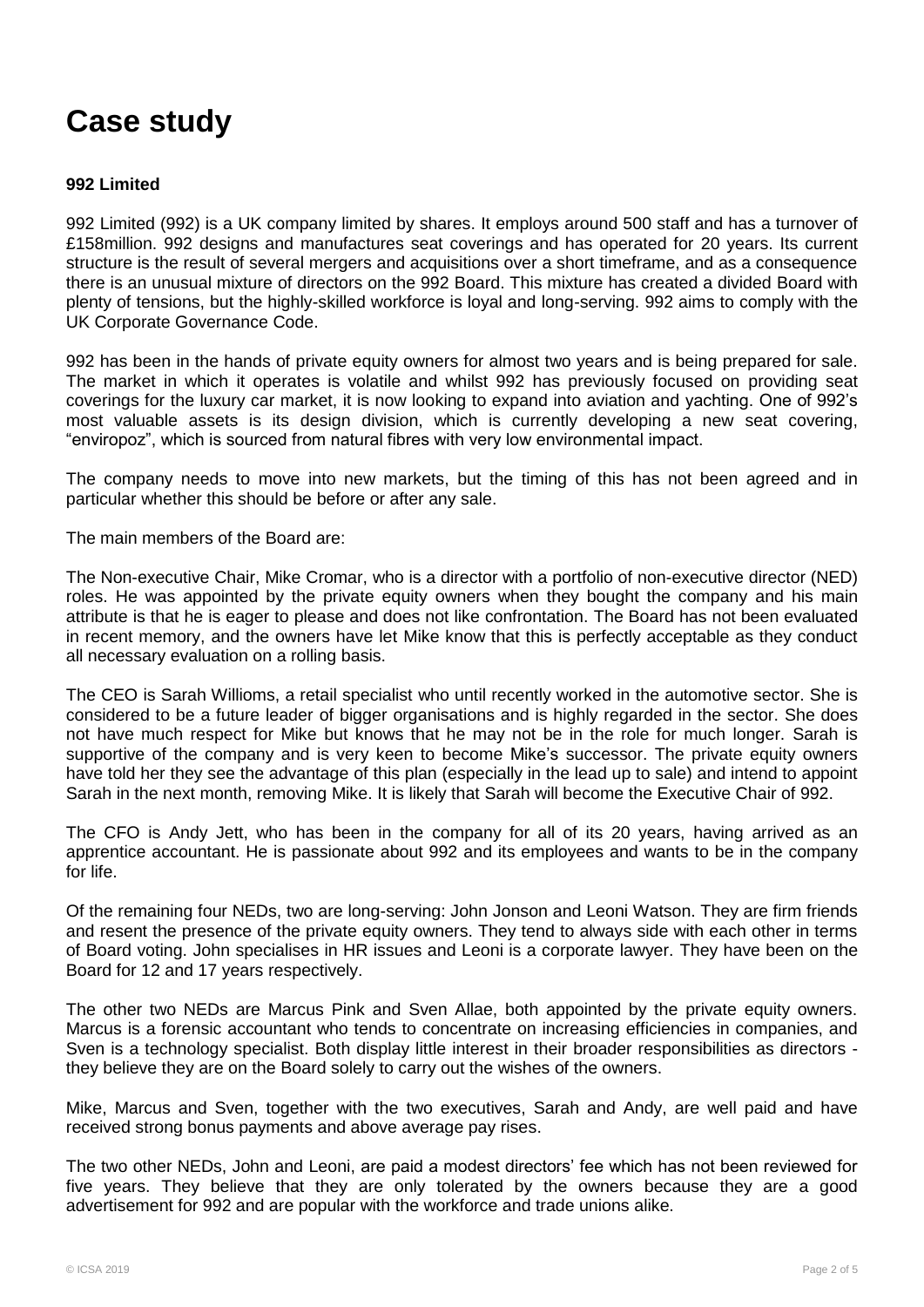There are other problems facing the 992 Board. The Health and Safety Regulator is taking a close interest after an accident in the main manufacturing plant last year. The accident involved a spillage of solvents, where the fumes caused illness amongst several employees. No-one was seriously hurt but the regulator considered the accident to be avoidable and it is now considering its next move (which may include a formal fine or potential further action). The Trade Unions have mounted a negative campaign in the media, implying that the current owners had been taking safety risks in order to save money. The media have taken this message and are constantly on the lookout for more evidence of this. As a consequence, the directors are under significant pressure.

Predictably, John and Leoni were concerned about the employees while Marcus, Sven and Mike were only worried about the effect on the company"s value. Sarah and Andy know that they had missed a safety issue which maybe should have appeared on the Board's risk register. They all agree however that 992"s reputation is weakened as a result.

The Board meets on average three times a year, although this is not a regular pattern. There is also an "Owners" Committee" which meets just before each Board meeting and consists of Mike, Sarah and the private equity NEDs, Marcus and Sven. This is where the real decisions are considered and are then taken to the Board meeting for endorsement. There is one committee of the Board, an Audit Committee, which tends to cover just financial reporting. Other common committee tasks, such as remuneration and risk oversight, are managed in the Owners" Committee and passed to the Board to ratify.

The two most recent Board meetings of 992 have not gone well. They have overrun in terms of timings; Mike has not stuck to the agenda and there have been some inconclusive arguments about the causes of the accident and the wisdom of selling the company until this is resolved. Board meetings also have a large number of other attendees and Mike allows advisers and other middle management to attend.

The 992 directors seem to find it hard to reach agreement, divide easily into two groups (one in favour of the owners" wishes and one against). All agree that the meetings are too long and have become very exhausting to sit through. Matters are not helped because the private equity owners have decided to sell 992 within six months, regardless of whether the accident enquiry has been resolved, which is increasing the pressure on the Board.

The Board is due to hold a meeting next week, scheduled as usual just after an Owners" Committee meeting. It is going to consider timings for the possible sale, all the issues around the launch of "enviropoz" as well as appointing advisers who can conduct a due diligence exercise to assess the readiness of the company for sale.

You are the newly appointed Company Secretary of 992.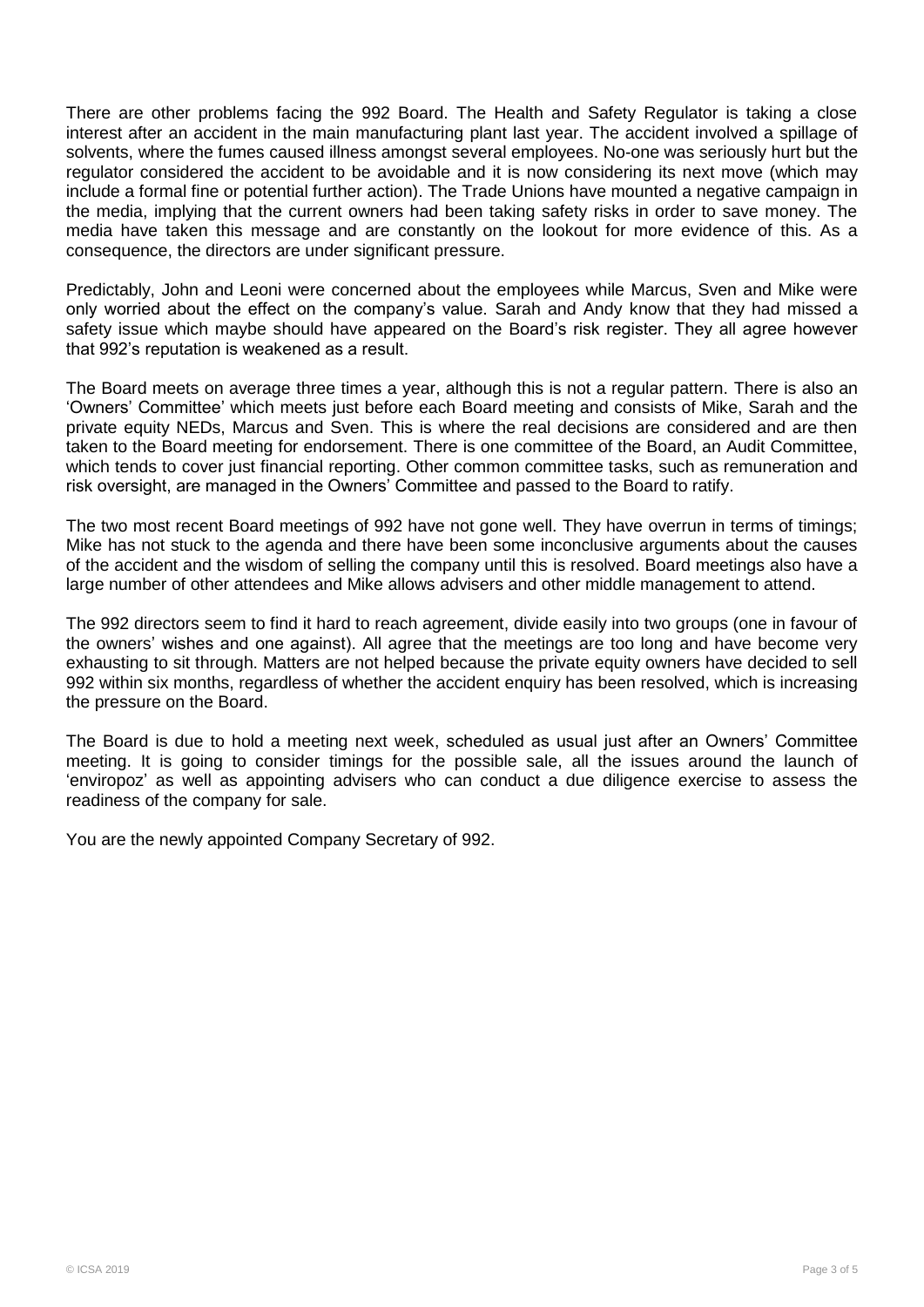### **Section A**

*Answer three questions in this section.*

- 1. The private equity owners, as part of a pre-sale due diligence process, decide to review the effectiveness of the 992 Board:
	- (a) Analyse the current and planned governance structure of 992.

(15marks)

(b) Discuss aspects of 992"s structure which match the evolution of UK governance codes and those which do not.

(10marks)

[Total for Question  $1 = 25$  marks]

2. Prepare a briefing paper for Mike Cromar, ahead of the imminent Board meeting, discussing the key decisions that 992"s Board needs to take, how the decisions should be based on evidence, and suggesting a tool that could help.

[Total for Question  $2 = 25$  marks]

- 3. 992 is being prepared for sale:
	- (a) Discuss the different perspectives of 992 that the directors might hold and how this could ultimately affect its reputation.

(12 marks)

(b) Produce an outline plan for the Board to establish its stakeholder engagement and communications in the event of a potential sale of 992.

(13marks)

[Total for Question 3 = 25 marks]

4. Analyse, in the context of 992, how the influences of the directors, corporate culture and their approach to meetings can affect boardroom dynamics.

**\_\_\_\_\_\_\_\_\_\_\_\_\_\_\_\_\_\_\_\_\_\_\_\_\_\_\_\_\_\_\_\_\_\_\_\_\_\_\_\_\_\_\_\_\_\_\_\_\_\_\_\_\_\_\_\_\_\_\_\_\_\_\_\_\_\_\_\_\_\_\_\_\_\_\_\_\_\_\_\_\_**

[Total for Question  $4 = 25$  marks]

#### **TOTAL FOR SECTION A = 75 MARKS**